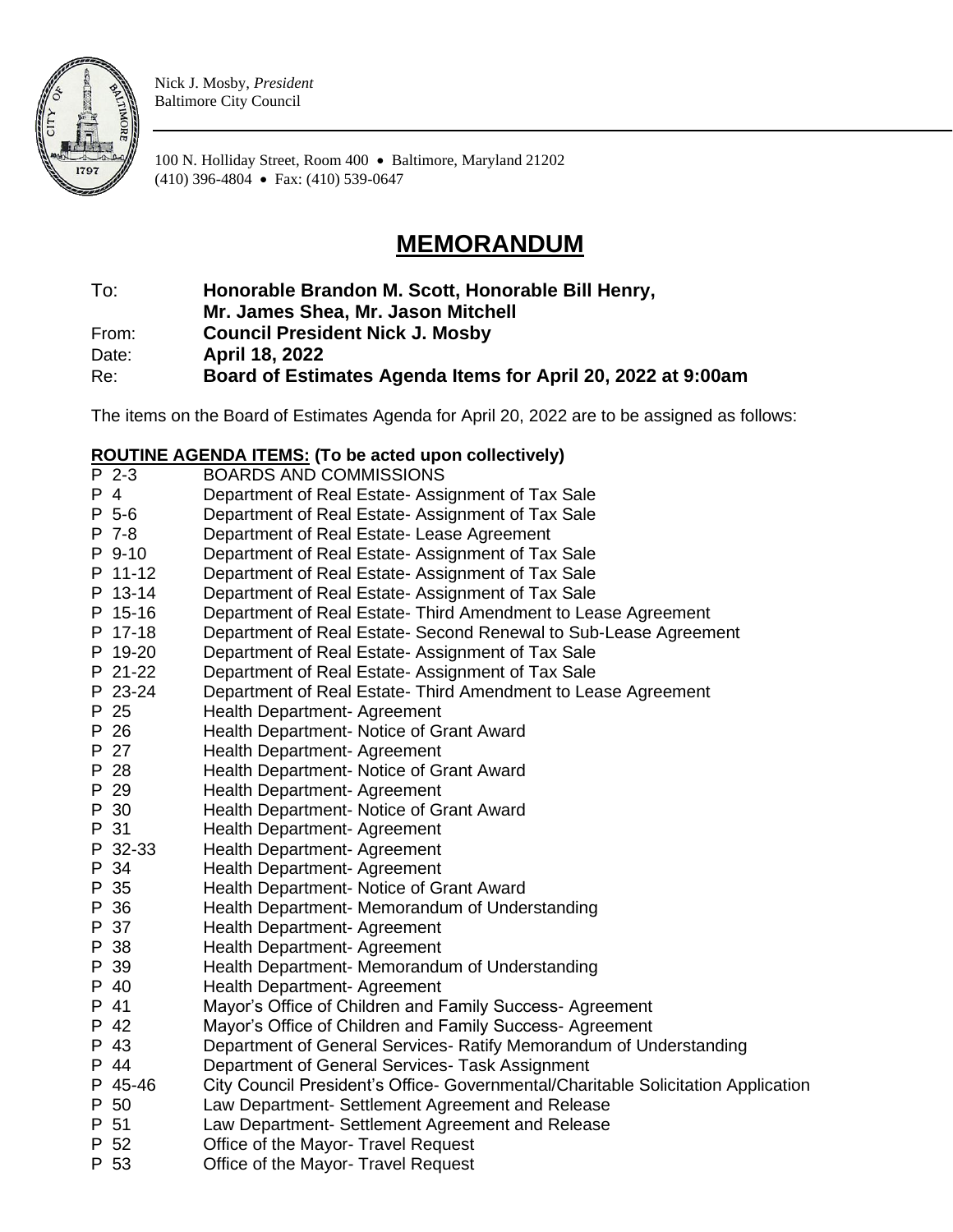|   | P 54      | <b>Baltimore Development Corporation- Transfer of Funds</b>                                  |
|---|-----------|----------------------------------------------------------------------------------------------|
|   |           |                                                                                              |
|   | P 55      | Mayor's Office of Homeless Services- Correction                                              |
|   | P 56      | Mayor's Office of Homeless Services- Correction                                              |
|   | P 57      | Mayor's Office of Homeless Services- Correction                                              |
| P | 58        | Mayor's Office of Homeless Services- Correction                                              |
|   | P 59      | Mayor's Office of Homeless Services- Correction                                              |
|   | P 60      | Mayor's Office of Homeless Services- Correction                                              |
|   | P 61      | Mayor's Office of Homeless Services- Correction                                              |
|   | P 62      | Mayor's Office of Homeless Services- Correction                                              |
|   | P 63      | Mayor's Office of Homeless Services- Correction                                              |
|   | P 64-65   | Mayor's Office of Homeless Services- First Amendment                                         |
|   | P 66-67   |                                                                                              |
|   |           | Mayor's Office of Homeless Services- First Amendment                                         |
|   | P 68      | Mayor's Office of Homeless Services- Agreement                                               |
|   | P 69      | Mayor's Office of Homeless Services- Agreement                                               |
|   | P 70      | Mayor's Office of Homeless Services- Agreement                                               |
|   | P 71      | Mayor's Office of Homeless Services- Agreement                                               |
|   | P 72      | Mayor's Office of Homeless Services- Agreement                                               |
|   | P 73-74   | Mayor's Office of Homeless Services- Agreement                                               |
|   | P 75-77   | Mayor's Office of Homeless Services- Grant Agreement                                         |
|   | P 78-79   | Mayor's Office of Homeless Services- Grant Award Amendments 1 and 2                          |
|   | P 80-81   | Mayor's Office of Employment Development- ARPA Subgrant Agreement                            |
|   | P 82-83   | Mayor's Office of Employment Development- Grant Award                                        |
|   | P 84      | Mayor's Office of Employment Development- Travel Request                                     |
|   | P 85-86   | PERSONNEL MATTERS                                                                            |
|   | P 87      | Department of Planning-Transfer of Funds                                                     |
|   | P 88      | <b>Employees Retirement Systems- Consulting Agreement</b>                                    |
|   |           |                                                                                              |
|   | P 89      | <b>Employees Retirement Systems- Travel Request</b>                                          |
|   | P 90      | <b>Employees Retirement Systems- Travel Reimbursement</b>                                    |
|   | P 91      | <b>Employees Retirement Systems- Travel Reimbursement</b>                                    |
|   | P 92      | Baltimore City Office of Information and Technology- First Amendment to Agreement            |
|   | P 93      | Baltimore City Office of Information and Technology- Travel Request                          |
|   | P 95-104  | Parking Authority of Baltimore City- Demand-Based Parking Meter Rate Setting Federal<br>Hill |
|   | P 105     | Department of Communications- Amendment No 1 to Agreement                                    |
|   | P 106     | Baltimore Police Department- Agreement                                                       |
|   | P 108-109 | Department of Housing and Community Development- Land Disposition Agreement                  |
|   | P 110-111 | Department of Housing and Community Development- Land Disposition                            |
|   | P 112-113 | Department of Housing and Community Development- Land Disposition Agreement                  |
|   | P 114-115 | Department of Housing and Community Development- Condemnation or Redemption                  |
|   | P 116-117 | <b>TRANSFER OF FUNDS</b>                                                                     |
|   | P 118-120 | Department of Housing and Community Development- Grant Agreement                             |
|   | P 121-122 | Department of Housing and Community Development-First Amendment to the Uplands               |
|   |           |                                                                                              |
|   |           | Infrastructure Design Reimbursement Grant                                                    |
|   | P 123-124 | Department of Public Works/Office of Engineering and Construction- Agreement                 |
|   | P 125-126 | Department of Public Works/Office of Engineering and Construction-Agreement                  |
|   | P 127-128 | Department of Public Works/Office of Engineering and Construction-Agreement                  |
| P | 129       | Department of Public Works- Inter-Agency Agreement                                           |
|   | P 130     | Department of Public Works/Office of Engineering and Construction- On-Call Agreement         |
|   | P 131     | Department of Public Works- Task Assignment                                                  |
|   | P 132-133 | <b>EXTRA WORK ORDER</b>                                                                      |
|   | P 134-162 | <b>INFORMAL AWARDS</b>                                                                       |
| P | 163       | Bureau of Procurement- Payment of Outstanding Invoices                                       |
|   | P 164     | Bureau of Procurement- Payment of Outstanding Invoices                                       |
| P | 165-167   | <b>EXTRA WORK ORDERS</b>                                                                     |
|   | P 168     | Department of Recreations and Parks- Release of Retainage                                    |